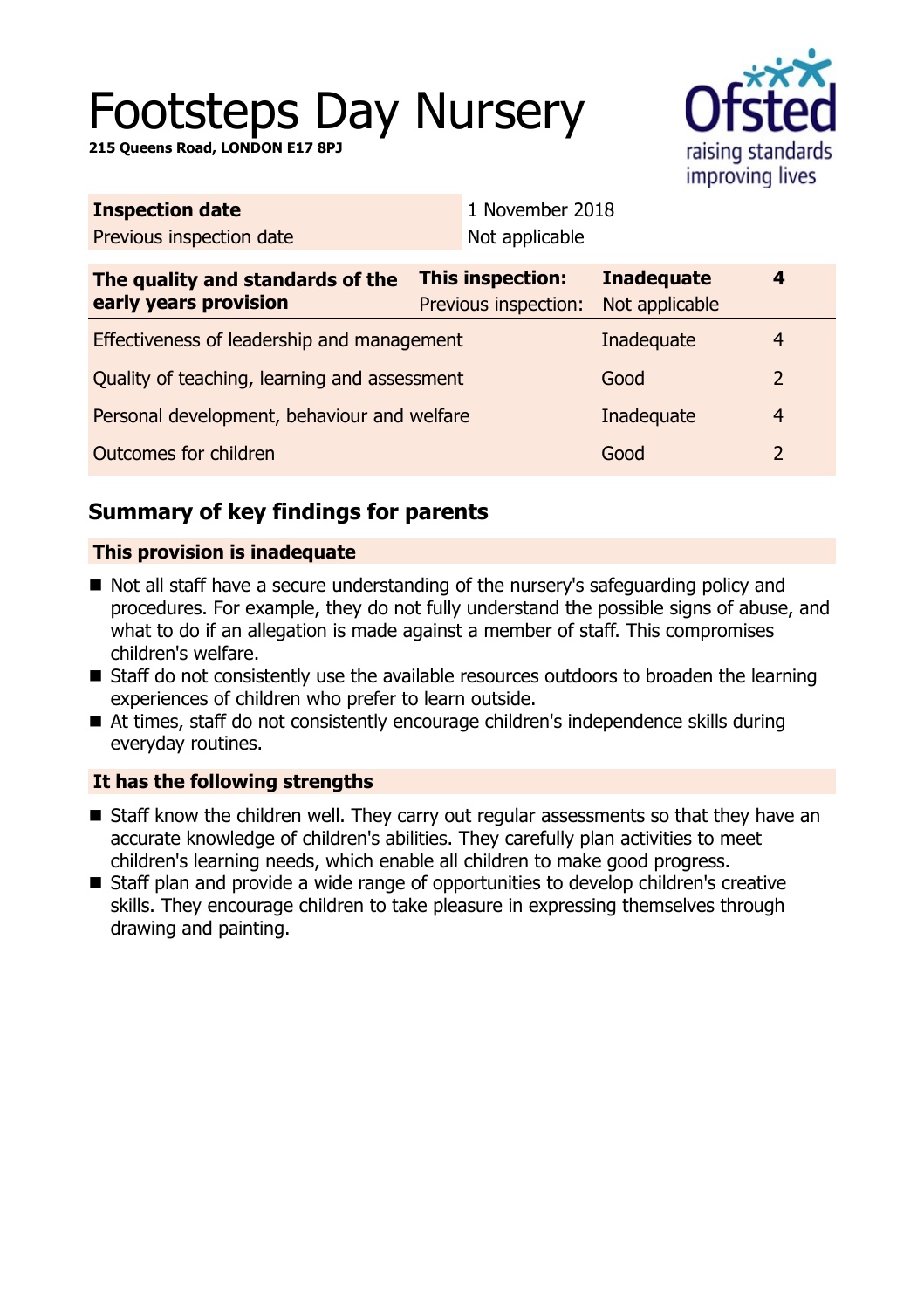# **What the setting needs to do to improve further**

#### **To meet the requirements of the early years foundation stage and Childcare Register the provider must:**

|                                                                                                                                                                                                                                                       | Due date   |
|-------------------------------------------------------------------------------------------------------------------------------------------------------------------------------------------------------------------------------------------------------|------------|
| ensure the manager and staff have a secure understanding of all<br>safeguarding matters, with particular regard to the actions they<br>should take if they have any concerns about the welfare of a child,<br>allegations about staff, and extremism. | 22/11/2018 |

#### **To further improve the quality of the early years provision the provider should:**

- broaden the learning experiences of children who learn better outdoors
- $\blacksquare$  provide consistent opportunities for children to do things for themselves, to help enhance their independence skills.

#### **Inspection activities**

- The inspector spoke to the provider, manager, practice lead, staff, children and parents at appropriate times throughout the day.
- The inspector observed staff's interactions with children as they took part in adult-led activities and play, indoors and outdoors.
- The inspector carried out a joint observation of an activity with the nursery's practice lead.
- The inspector sampled a range of documentation, including staff's records, assessment reports, accident records and policies.

**Inspector** Jennie Liverpool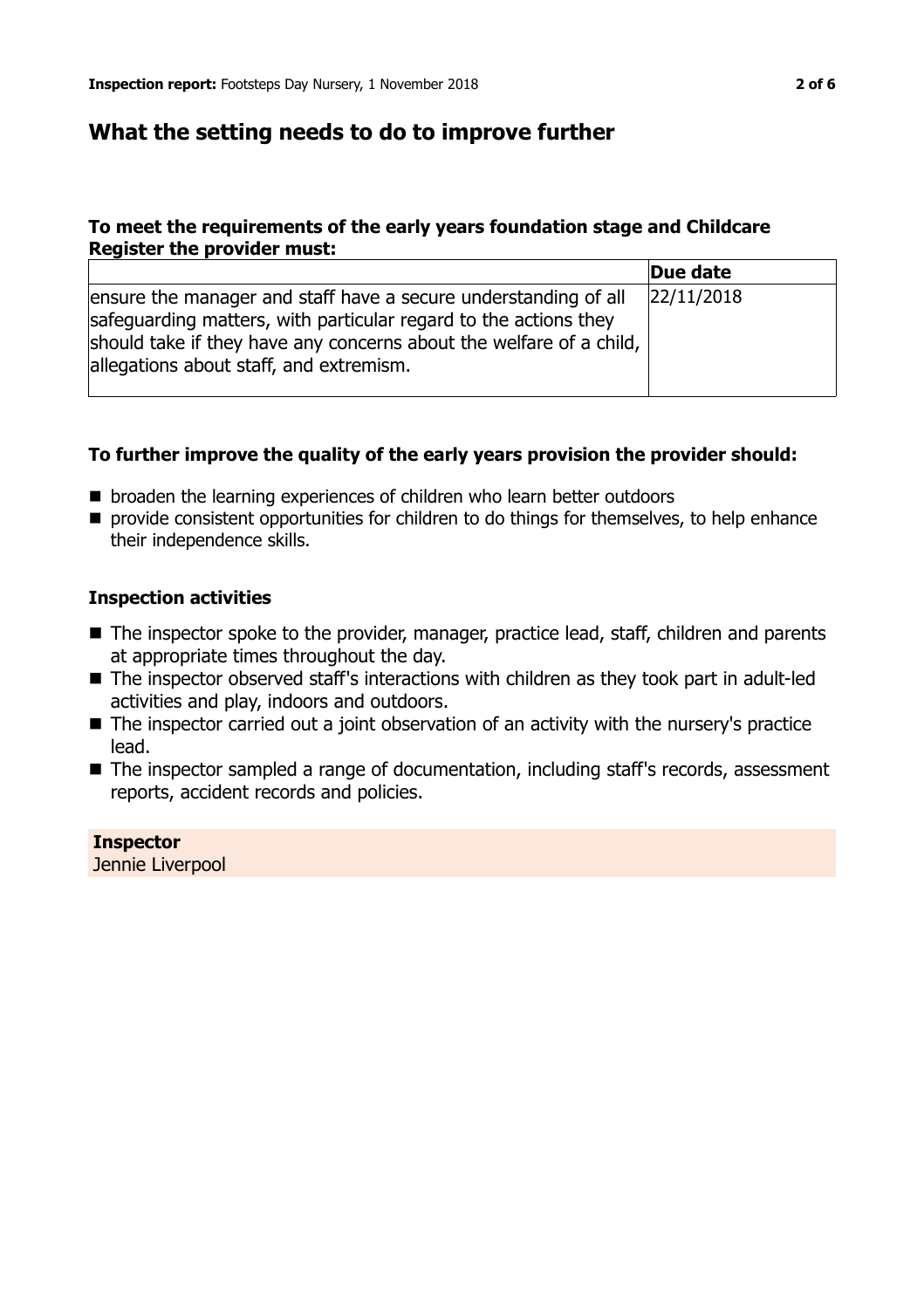# **Inspection findings**

#### **Effectiveness of leadership and management is inadequate**

Safeguarding is ineffective. Some staff do not fully understand the possible signs that might indicate a child is at risk of harm. They have attended an induction programme, which includes reading the nursery's safeguarding policies. In addition, staff have taken part in brief discussions during one-to-one support sessions about safeguarding procedures. However, this has not helped to improve all staff's understanding of the signs of abuse, and how to proceed in the event an allegation is made about a member of staff. This puts children's safety at risk. The management team carries out appropriate checks to assess staff's suitability to work with children. The provider understands the requirement for notification to Ofsted, and the management team ensures that sufficient staff are on duty to maintain ratios. The majority of staff are qualified to administer first aid. The management team accurately maintains relevant documentation, such as accident records, which it also share with parents. Staff conduct daily risk assessments to reduce hazards in the nursery.

#### **Quality of teaching, learning and assessment is good**

Staff promote children's language development effectively. For example, staff in the baby room follow babies' focus of attention and provide the words to go along with what the babies are doing. Staff also introduce a variety of purposes for children to talk, such as encouraging children to take turns in speaking when part of a group and to listen to others. Staff read to children regularly. They make it enjoyable. For example, staff help children to predict what happens next when reading to them. They also encourage children to talk about what interests them in the book. This helps to promote children's early reading skills. Staff support children's understanding of diversity. For example, they provide regular opportunities for children to celebrate different festivals. This helps children to learn about their own and other people's cultures.

#### **Personal development, behaviour and welfare are inadequate**

Children's welfare is not adequately promoted due to the weakness identified in leadership and management. Staff understand their role as key persons. They work with parents to gather information about children's care, to help meet their individual needs. This helps staff to form secure attachments with the children, and know them well. Children are generally happy to attend the nursery. They receive support from their key person to help them settle, and become familiar with routines. Staff suitably manage children's behaviour. They help children to understand why they must not run in rooms and to use 'kind hands' so that they do not hurt others. The nursery is clean and tidy. Children receive nutritious meals that meet their dietary requirements. Occasionally, during snack times, staff do not encourage children's independence skills fully. Children have daily access to outdoors, which helps to support their physical development. However, sometimes, staff miss opportunities to enhance children's all-round development and learning needs during outdoor play. Staff work in close partnership with parents. They exchange daily information with parents about their child's care, and also encourage parents to contribute to their children's ongoing assessments.

#### **Outcomes for children are good**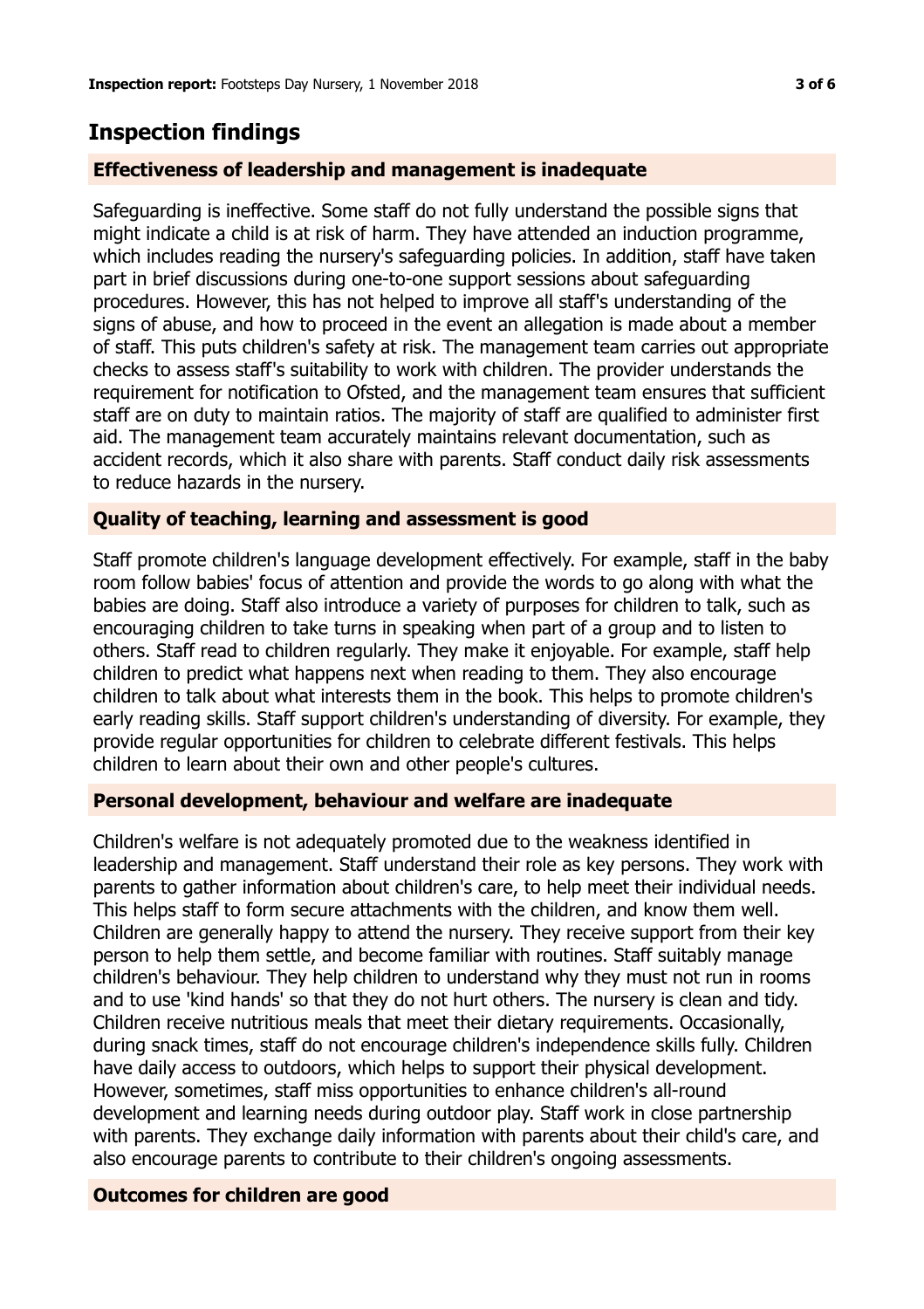Children are well prepared for the next stage of their learning, and for school. Young children enjoy taking part in singing sessions. They show they are familiar with a range of songs and begin to join in by singing some of the words. Children learn to join in shared storytelling with an adult, to predict what happens next, and begin to understand that books can be a talking point. All children learn to explore mark making at their own pace.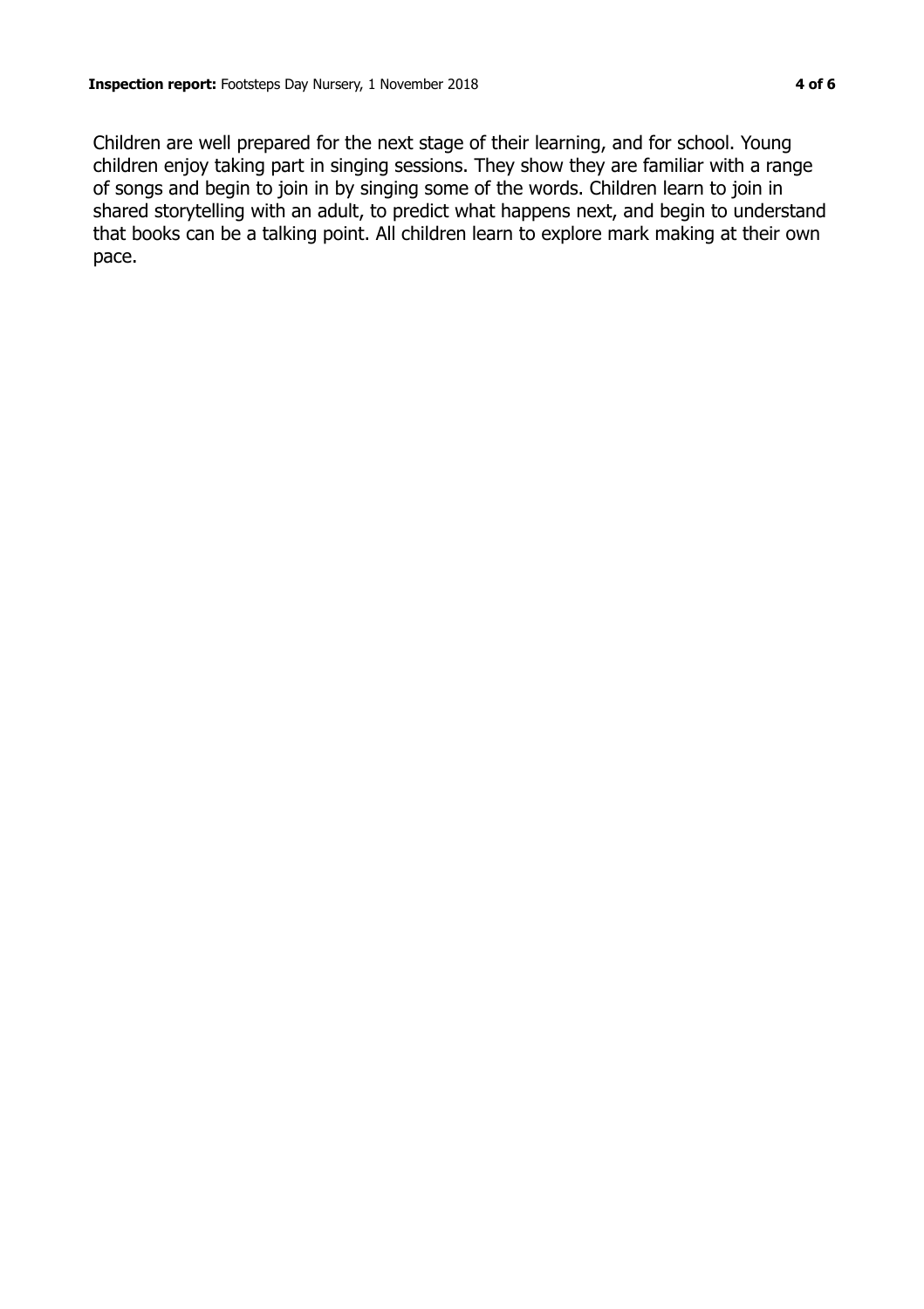## **Setting details**

| Unique reference number                             | EY551980                                                                             |
|-----------------------------------------------------|--------------------------------------------------------------------------------------|
| <b>Local authority</b>                              | London Borough of Waltham Forest                                                     |
| <b>Inspection number</b>                            | 10082721                                                                             |
| <b>Type of provision</b>                            | Full day care                                                                        |
| <b>Registers</b>                                    | Early Years Register, Compulsory Childcare<br>Register, Voluntary Childcare Register |
| Day care type                                       |                                                                                      |
| <b>Age range of children</b>                        | $0 - 4$                                                                              |
| <b>Total number of places</b>                       | 58                                                                                   |
| Number of children on roll                          | 61                                                                                   |
| <b>Name of registered person</b>                    | Footsteps Day Nursery (Walthamstow) Ltd                                              |
| <b>Registered person unique</b><br>reference number | RP551979                                                                             |
| Date of previous inspection                         | Not applicable                                                                       |
| <b>Telephone number</b>                             | 07969616640                                                                          |

Footsteps Day Nursery registered in 2017. It is operated by Footsteps Day Nursery (Walthamstow) Ltd, which owns a number of nurseries in the borough. The nursery is situated in Walthamstow, in the London Borough of Waltham Forest. The nursery opens Monday to Friday from 7.30am to 6pm, for 51 weeks of the year. The provider employs 14 members of staff, including the manager. Of these, 11 staff hold appropriate early years qualifications.

This inspection was carried out by Ofsted under sections 49 and 50 of the Childcare Act 2006 on the quality and standards of provision that is registered on the Early Years Register. The registered person must ensure that this provision complies with the statutory framework for children's learning, development and care, known as the early years foundation stage.

Any complaints about the inspection or the report should be made following the procedures set out in the guidance Complaints procedure: raising concerns and making complaints about Ofsted, which is available from Ofsted's website: www.ofsted.gov.uk. If you would like Ofsted to send you a copy of the guidance, please telephone 0300 123 4234, or email [enquiries@ofsted.gov.uk.](mailto:enquiries@ofsted.gov.uk)